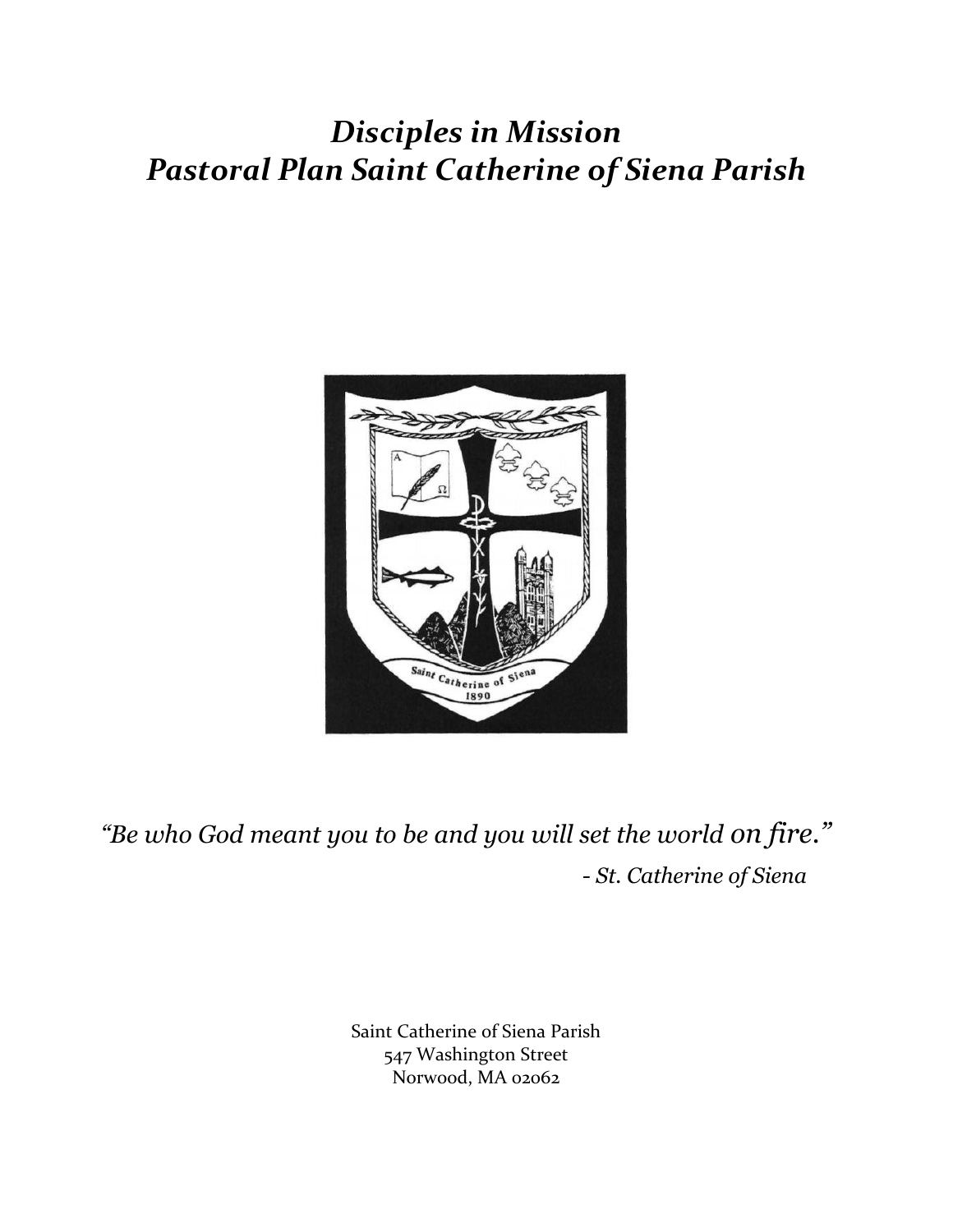# *The Parish Vision Statement*

*Saint Catherine of Siena Parish will boldly proclaim our faith in Christ as joyful witnesses to the Gospel. We will strive to engage all to encounter and grow in relationship with Jesus through participation in the sacramental life*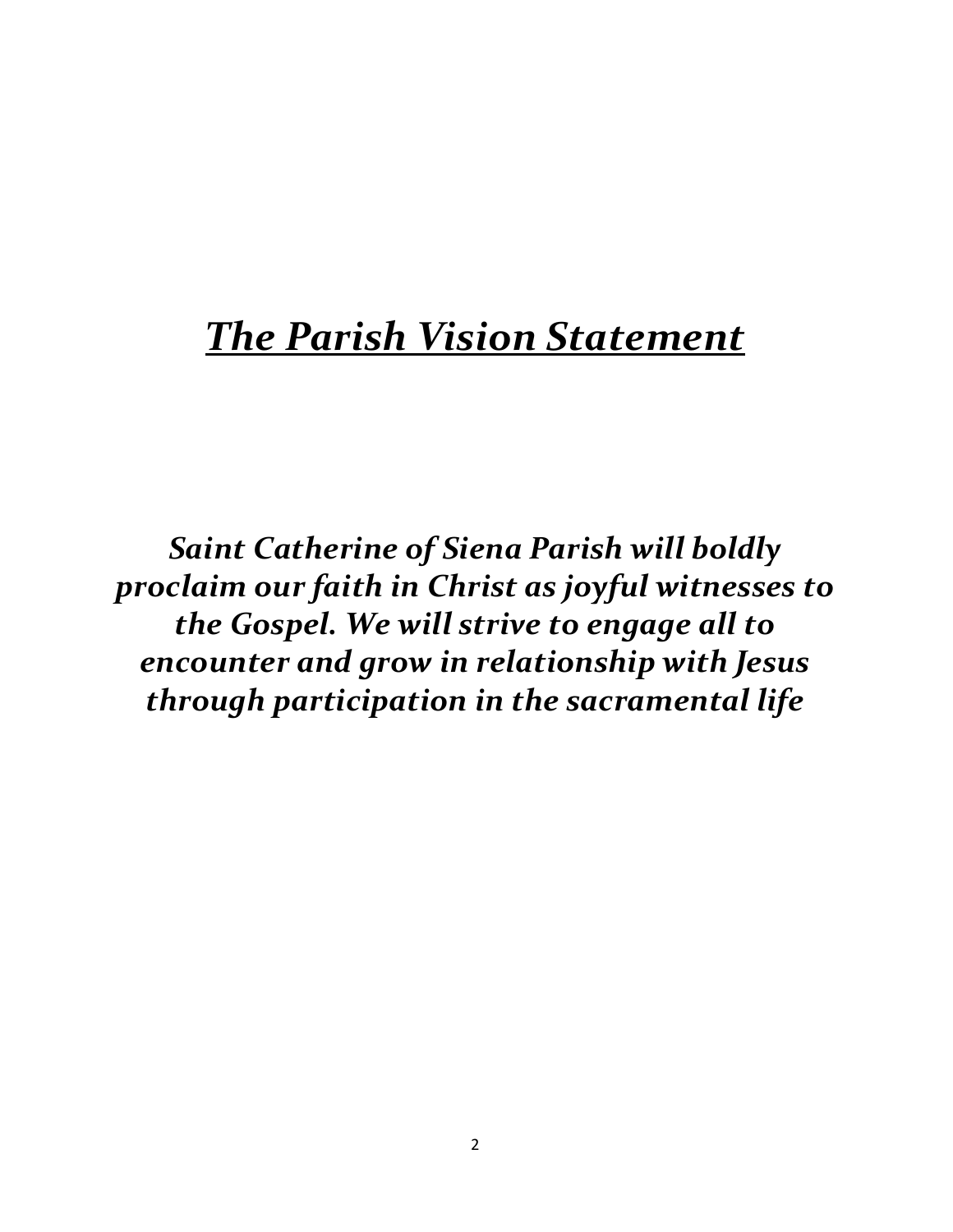His Eminence Sean Cardinal O' Malley Archbishop of Boston 66 Brooks Drive Braintree, MA 02184

Your Eminence,

Motivated by the Pastoral Plan of the Archdiocese of Boston, we look forward to a spirit of new evangelization in our parish.

Clergy, staff, and parishioners have joined together in committee meeting over the past year to develop our parish pastoral plan. We set our initial parish goals and milestones for the period from July 2019 through June 2022.

We have organized a plan writing team to reflect, discern, discuss, and draft a pastoral plan inspired by faith in Jesus Christ and a desire to deepen, strengthen, and share, our discipleship in the Lord. This plan is the result of a collaborative mindset and process which built a cohesive leadership team that sought to discern and envision the work of Christ in our parish. The fruit of all of this is summarized in our parish vision statement.

*"Saint Catherine of Siena Parish will boldly proclaim our faith in Christ as joyful witnesses to the Gospel. We will strive to engage all to encounter and grow in relationship with Jesus through participation in the sacramental life.* 

The enclosed goals and milestones are the first fruits of our efforts to live and share this vision.

With prayerful regards, I am sincerely in Christ,

Father Stephen S. Donohoe Pastor Saint Catherine of Siena Parish Norwood, Massachusetts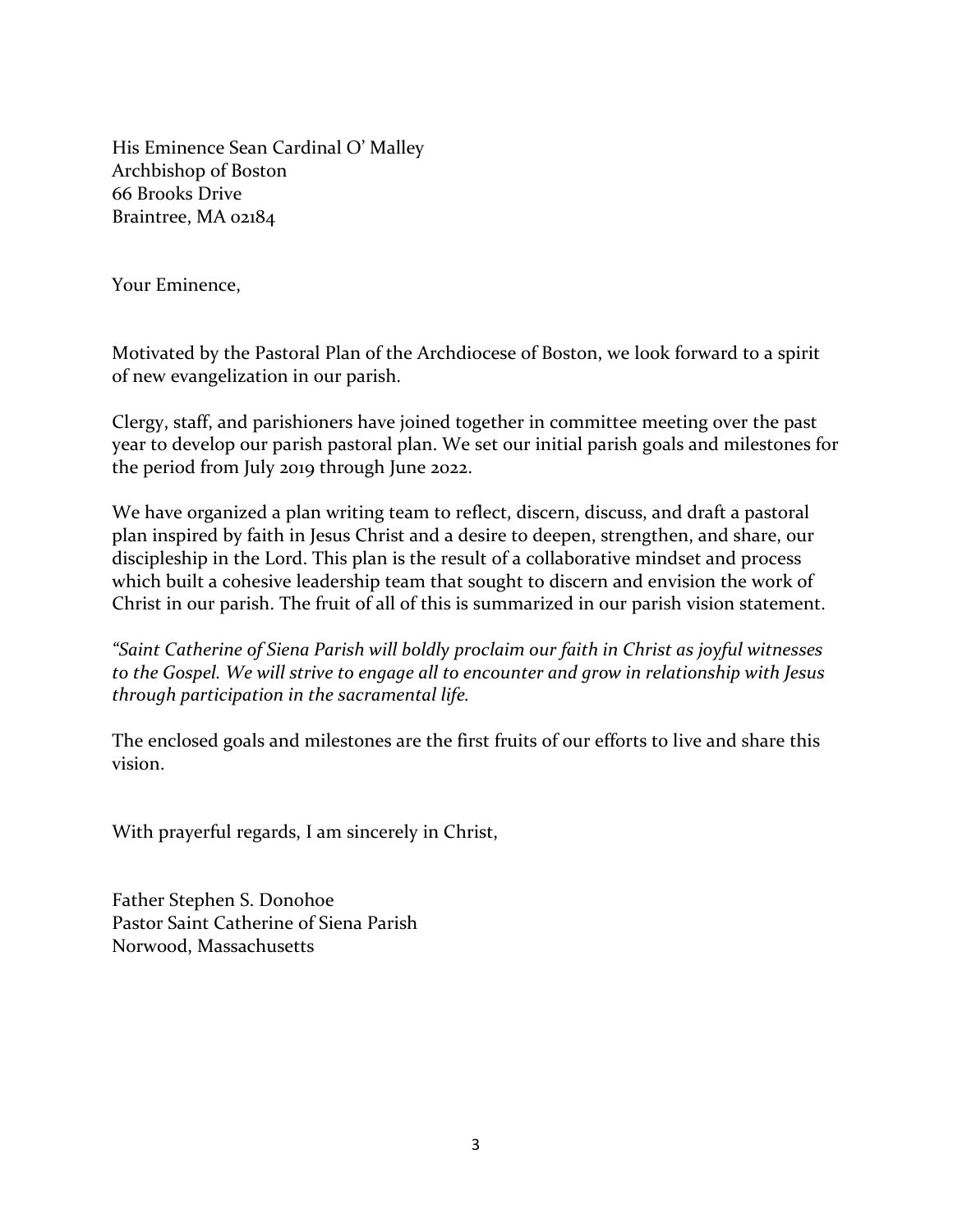*"Then he said to his disciples, 'The harvest is abundant but the laborers are few; so ask the master of the harvest to send out laborers for his harvest."* (Matthew 9:37)

### **Goal I: Vocations**

#### **To foster and support vocations to the diocesan priesthood through prayer and preaching; beginning in September 2019.**

Primary Oversight: The Pastor **Primary Point Person:** The Parochial Vicar assisted by the Vocations Committee

- 1. By September 30, 2019
- A Vocations Committee will be formed by the Parochial Vicar and the Pastor.
- 2. Milestone by December 31, 2019
	- o To ensure preaching and prayer for vocations are being met.
		- **•** The Parochial Vicar will develop a petition to be included in the weekly Prayer of the Faithful and our parish bulletin.
		- Vocation prayer cards will be developed and available in the church.
		- Clergy will decide when vocations should be the subject of homilies.
- 3. By May 30, 2020
	- o The Vocations Committee will have held a Vocations Fair.
		- St. Catherine School Staff and Director of Religious Education/Faith Formation will be involved in development, organization, and running the Fair.
- 4. Annually
	- o Saint Andrew's Dinner
		- The Pastor and Parochial Vicar will invite attendees to the Dinner.

The estimated cost to achieve this goal is \$1500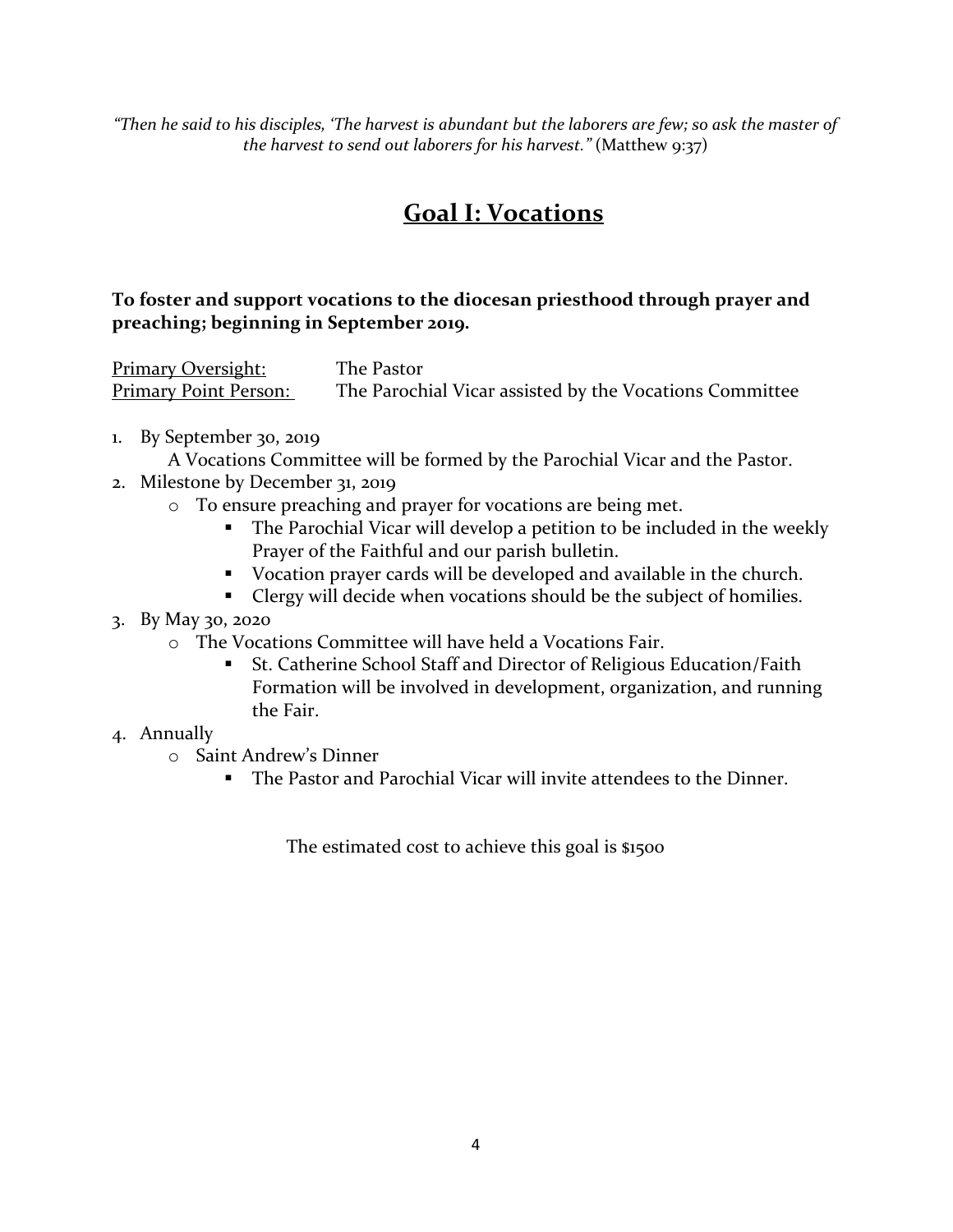*"Proclaim the word; be persistent whether it is convenient or inconvenient; convince, reprimand, encourage through all patience and teaching."* (2 Timothy 4:2)

### **Goal II: Education**

**To continue to build upon and expand the already existing educational offerings for faith formation with a specific focus on families in 2020, young adults in 2021, and those who are away from the Church in 2022; providing 3 programs per each group.** 

Primary Oversight: The Pastor Primary Point Person: The Director of Religious Education and Faith Formation

- 1. By September 30, 2019
	- o The Education Committee will be formed
		- **Example 1** Identifying and selecting members by Director of Religious Education/Faith Formation and Pastor
		- **EXECUTE:** Assigning Team Leaders from each target group; intergenerational, parents, people seeking sacramental care.
		- Creating calendar list of dates and meetings
- 2. By January 31, 2020
	- o Proposal and selection of programs and projects by Education Committee
		- Establish focus on 3 specific target groups
		- Divide Education Committee into the 3 smaller target groups
		- Each target group will research and propose 1-2 project ideas to Committee.
		- The Committee will select a program from each category.
- 3. By March 1, 2020
	- o Communication of programs and proposals
- 4. By September 30, 2020
	- o Implementation of approved programs
- 5. By December 31, 2020
	- o The implemented programs will be evaluated and assessed.

The estimated costs to achieve this goal will be \$5000 - \$7500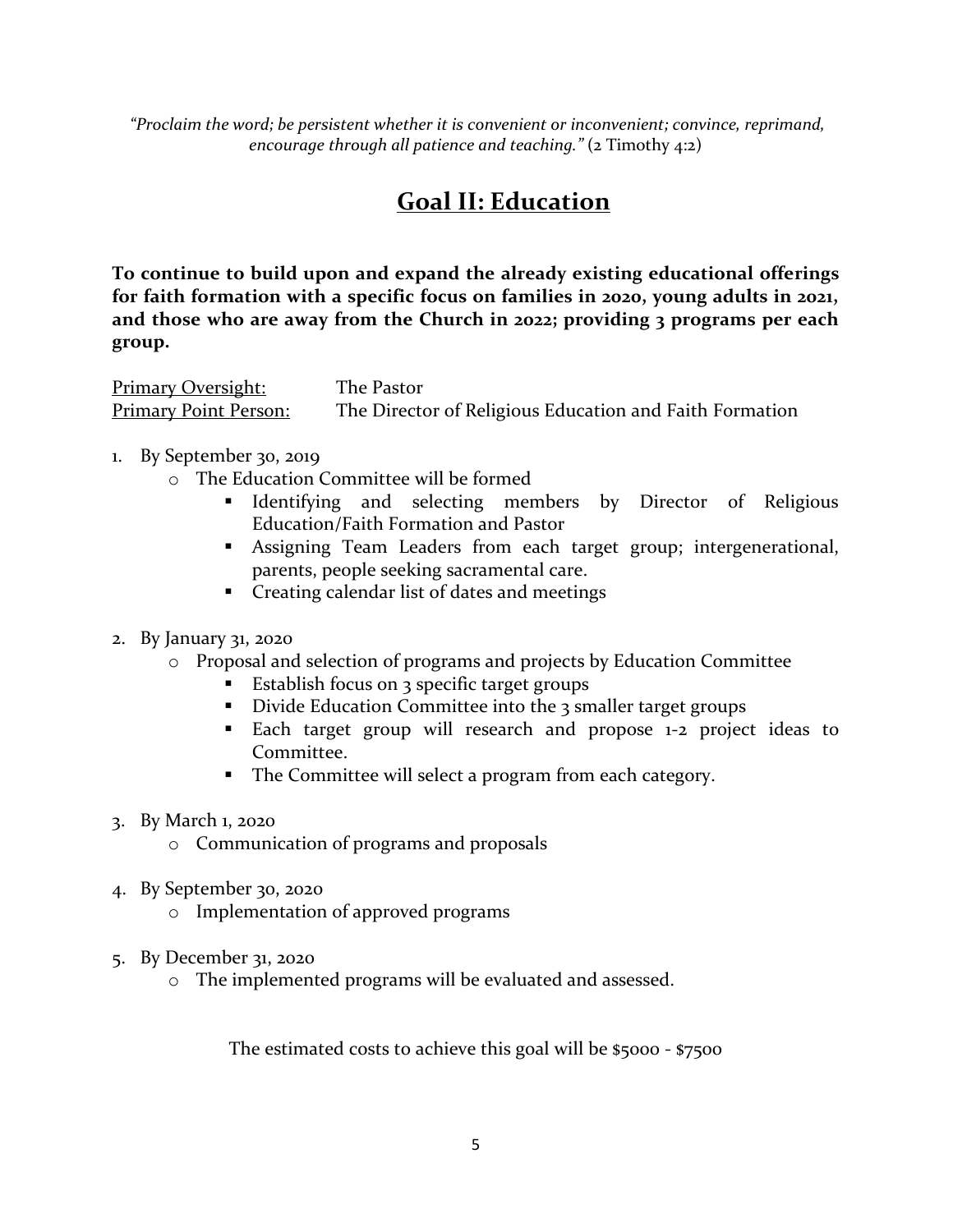*There are different kinds of spiritual gifts but the same Spirit; there are different forms of service but the same Lord; there are different workings but the same God who produces all of them in everyone.*  (1 Corinthians 12:4-6)

#### **Goal III: Spiritual**

#### **To establish among the faithful of the parish, a Spiritual Inventory of gifts, charisms, and desires for service and sharing by January 2022.**

| <b>Primary Oversight:</b>    | The Pastor                                            |
|------------------------------|-------------------------------------------------------|
| <b>Primary Point Person:</b> | The Pastoral Associate assisted by the Spiritual Life |
|                              | Committee.                                            |

- 1. By February 28, 2021
	- o The Spiritual Life Committee will be formed and complete the workshop *Called and Gifted* by the Siena Institute
- 2. By December 31, 2021
	- o The Spiritual Inventory *Called and Gifted,* will be offered to a larger group
	- o Assess and evaluate results
	- o Organize and facilitate other workshops
- 3. By January 31, 2022
	- o Create an inventory of people, their gifts, charisms, and willingness to serve.
	- o Invite participants into ministry
	- o Evaluate the desire for ongoing offering of the Program

The estimated cost to achieve this program will be \$6000 - \$7500